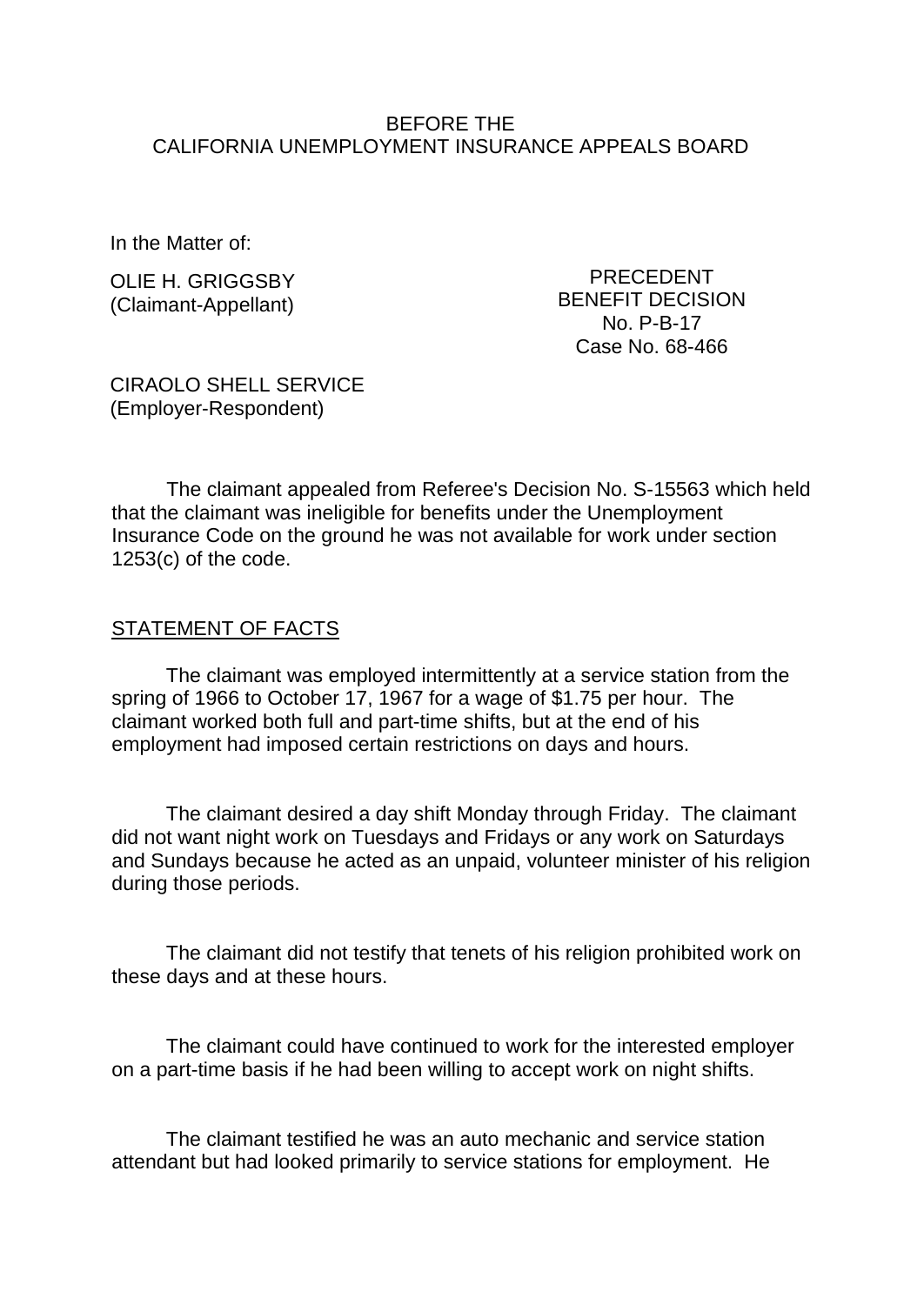explained that most stations do mechanical work. The claimant added he had owned his own station in prior years and then had been able to fix his own hours of work.

Most service stations in the area operated both day and night shifts and were open seven days a week. A department representative testified that the claimant eliminated approximately 50 percent of his labor market by his restrictions.

## REASONS FOR DECISION

Section 1253(c) of the California Unemployment Insurance Code provides that a claimant is eligible to receive benefits with respect to any week only if he was able to work and was available for work for that week.

To be considered available for work a claimant must be ready, willing and able to accept suitable employment in a labor market where there is a demand for his services.

In order to meet the eligibility requirements of section 1253(c) of the code a claimant must be able to work and available for work for each day during the claimant's normal workweek, and inability to work during any workday renders a claimant ineligible for benefits for the entire week.

A claimant is not available for work if, through personal preference or force of circumstances, he imposes unreasonable restrictions on suitable work such as limitations on hours, days, shifts or wages, which materially reduce the possibilities of obtaining employment.

In his appeal to us the claimant cites Appeals Board Decision No. P-B-1 as appropriate and recent authority that he properly could limit his availability for work because of religious reasons and not be ineligible for unemployment insurance benefits.

In the cited precedent case, the claimant was a construction laborer in an area where principal employers required that employees be available for work on any of the three basic shifts: day shift, night shift and swing shift.

### P-B-17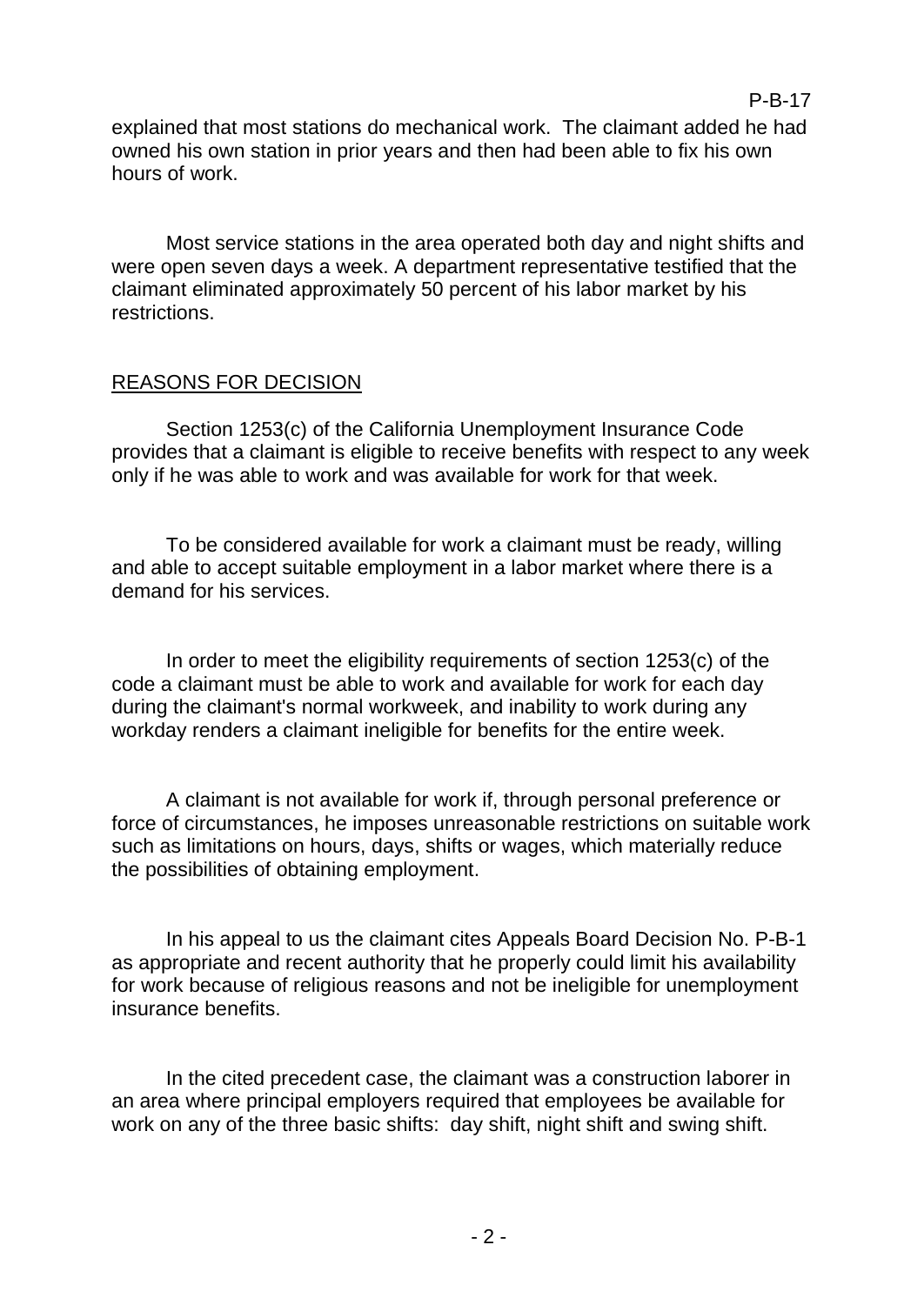P-B-17

The claimant therein was a member of an established church and always had conformed to church tenets. One tenet prohibited work by members from sunset Friday through sunset Saturday, the proclaimed Sabbath.

The claimant would accept work only on the day shift Monday through Friday. The department found him ineligible for benefits under section 1253(c) of the code on the ground he was not available for work.

In the cited case, we reviewed earlier principles as applied to similar cases. This board consistently has held that observance of church tenets would not by itself render a claimant ineligible for benefits. In some instances, however, we found claimants who were not disqualified for their religious practices nonetheless ineligible because of other personal restrictions or because there was no showing that a labor market existed for their skills.

The record in Appeals Board Decision No. P-B-1 revealed that the claimant had substantial experience as a construction laborer gained solely in Monday through Friday day shifts. He also had obtained employment as a construction laborer after his appeal from the adverse determination of the department and before the referee's hearing was held.

(The claimant in the precedent case also had a second skill as hospital orderly, which was permissible employment even on the Sabbath, but we will not consider that aspect as it does not bear on the issues before us in the instant case.)

We noted in Appeals Board Decision No. P-B-1 that the claimant's restriction with respect to employment as a laborer did, in fact, eliminate a certain portion of the labor market. We further observed, however, that this restriction was not of major import when it was recognized that the claimant's entire experience as a laborer had been obtained despite his religious restrictions of Monday through Friday employment, and that even during the pendency of the action he had found work on his terms in the construction field.

Any consideration of availability for work and eligibility for benefits, for the reasons under discussion, necessarily leads to Sherbert v. Verner (1963) 374 U. S. 398, 10 L. Ed. 2d 965; 83 S. Ct.1790, the latest expression of the Supreme Court of the United States on the subject.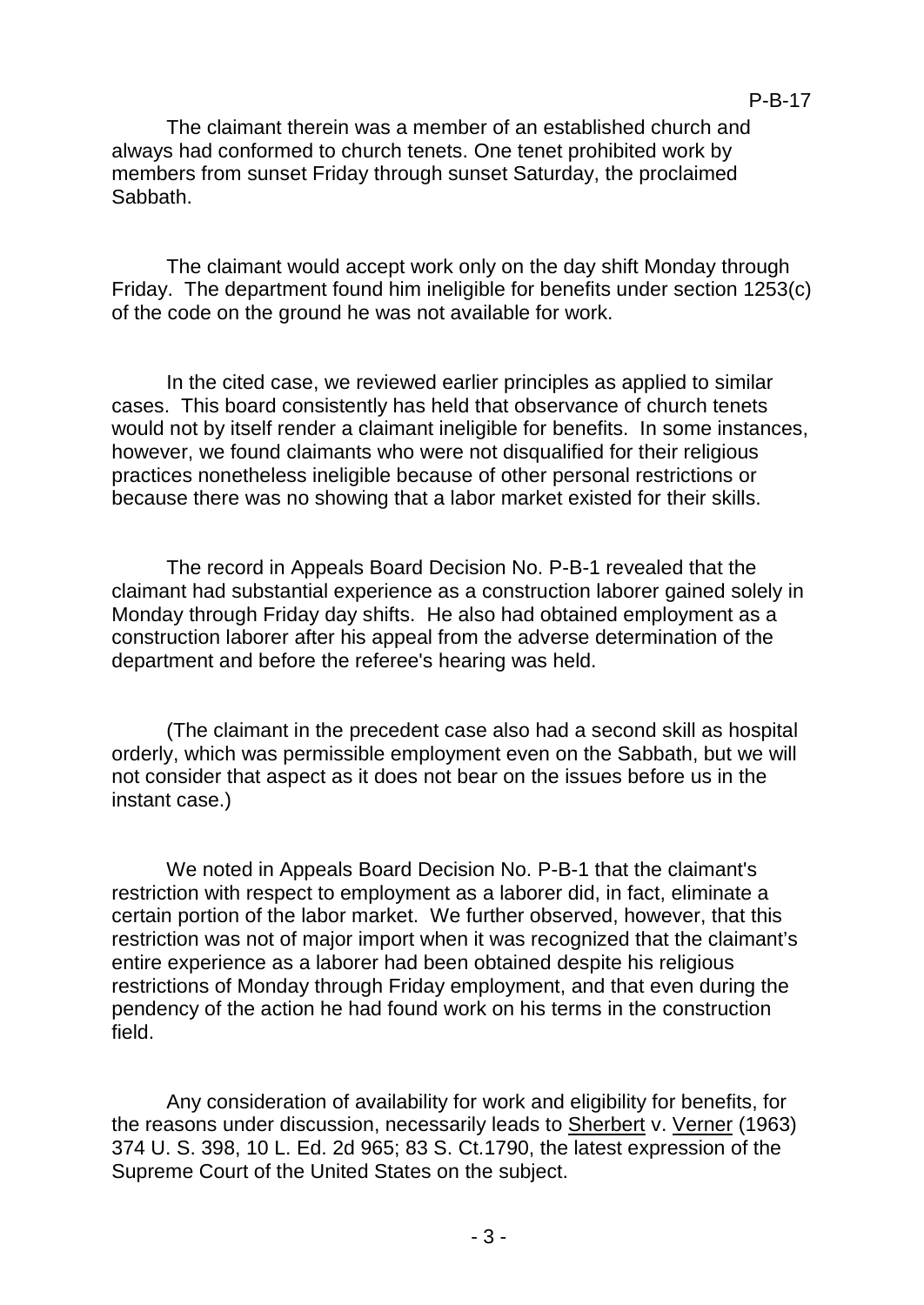The Supreme Court therein found that a Seventh-Day Adventist was disqualified improperly for unemployment insurance benefits in South Carolina because of her refusal to work Saturdays, her church's designated day of worship.

P-B-17

The Supreme Court said that a state statute, as administered by the South Carolina employment commission and interpreted by the courts, imposed a burden on the individual's free exercise of religion. The court's opinion observed the claimant was denied benefits because of her religious principles and indirect pressure was put upon her to forego her religious practice in order to be eligible for benefits.

That portion of South Carolina law which was under consideration by the United States Supreme Court reads in pertinent part:

". . . if . . . he has failed, without good cause ... to accept available suitable work when offered him by the employment office or the employer. . . ."

The highest federal court disapproved and struck down administrative and judicial interpretations which held that the claimant did not have good cause for refusing Saturday employment for religious reasons. The court said:

"Our holding today is only that South Carolina may not constitutionally apply the eligibility provisions so as to constrain a worker to abandon his religious convictions respecting the day of rest."

In considering the case, the Supreme Court made two comments on other aspects of the proceeding. One observation was based on evidence and the other on law.

The court noted that membership in the Seventh-Day Adventist faith was not a practical bar to employment in the area where the claimant resided. Of some 150 coreligionists in the area, only the claimant and one other were unable to find suitable non-Saturday employment.

The court also noted that other South Carolina statutes allowed a Sunday worshipper to decline work on his day of rest in certain circumstances if he so chose.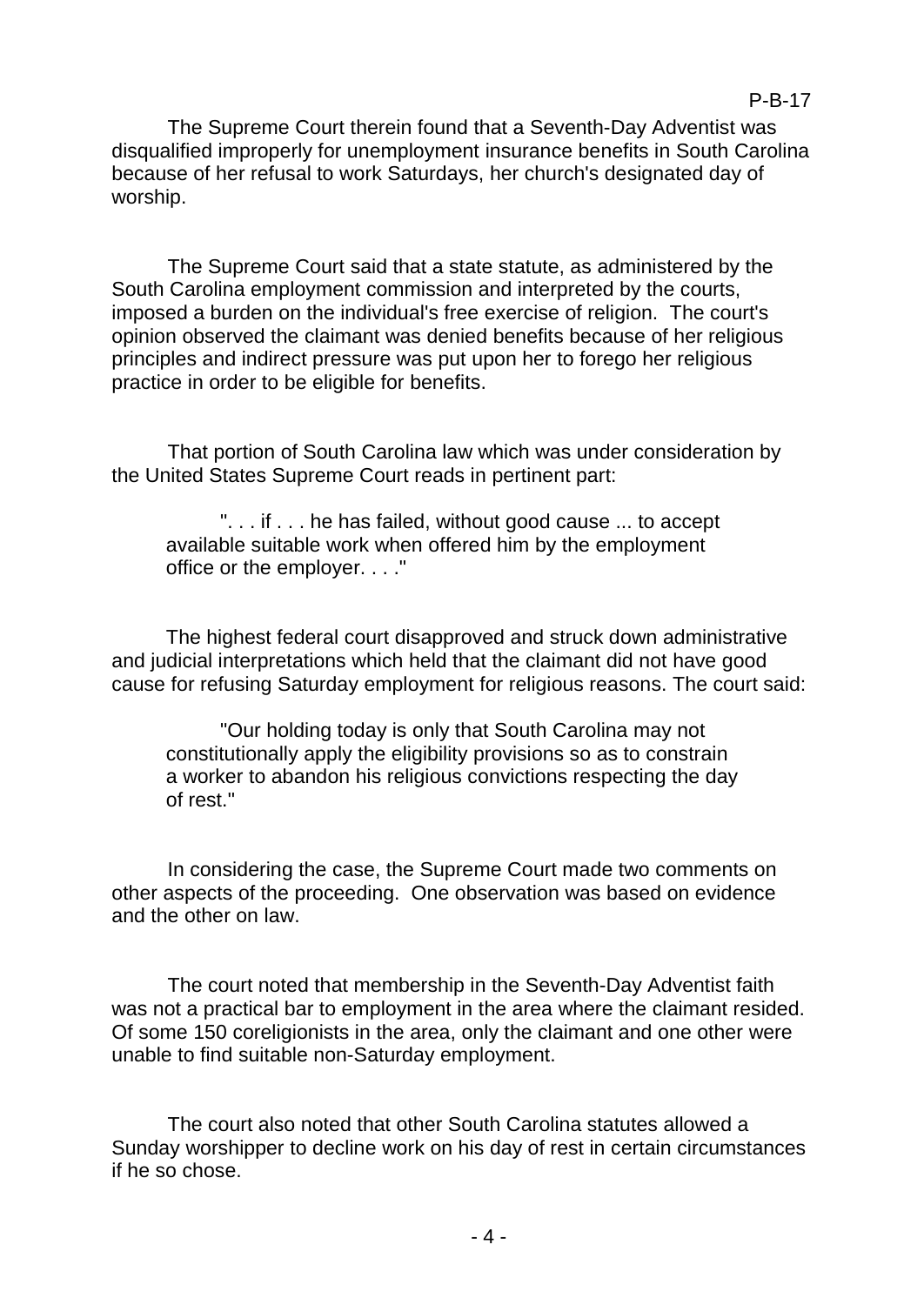The court observed that in addition to the unconstitutional interference with the claimant's right to practice his religion stemming from the interpretations of the unemployment law, these other statutes permitted

discrimination against Saturday worshippers and in favor of Sunday adherents.

Of equal importance in the Supreme Court's decision is the language which clearly shows where the court drew the line in its consideration of the problem:

". . . Nor do we, by our decision today, declare the existence of a constitutional right to unemployment benefits on the part of all persons whose religious convictions are the cause of their unemployment. This is not a case in which an employee's religious convictions serve to make him a nonproductive member of society…."

Both Sherbert v. Verner and our cited precedent decision were quite similar in the law and on the facts. Both claimants were appealing from decisions holding them ineligible for benefits because of their refusal to accept Saturday work based on religious beliefs. On an evidentiary basis, the Supreme Court found this restriction was of little practical importance in the South Carolina case because some 148 of 150 Seventh-Day Adventists had found acceptable employment. In Appeals Board Decision No. P-B-1 we reached a similar conclusion based on the claimant's demonstrated success in obtaining employment despite his religious restriction.

The question was not squarely before the Supreme Court of the United States, but the court's decision leaves no doubt that while freedom of religious expression is guaranteed to all, there may well be religious practices mandatory or otherwise - which would render an individual unavailable for suitable work and hence ineligible for benefits.

The court made clear that while there is a constitutional freedom to practice one's religion, there is not a constitutional right to receive unemployment insurance benefits if the religious beliefs involved caused unemployment and made an individual "a nonproductive member of society."

# P-B-17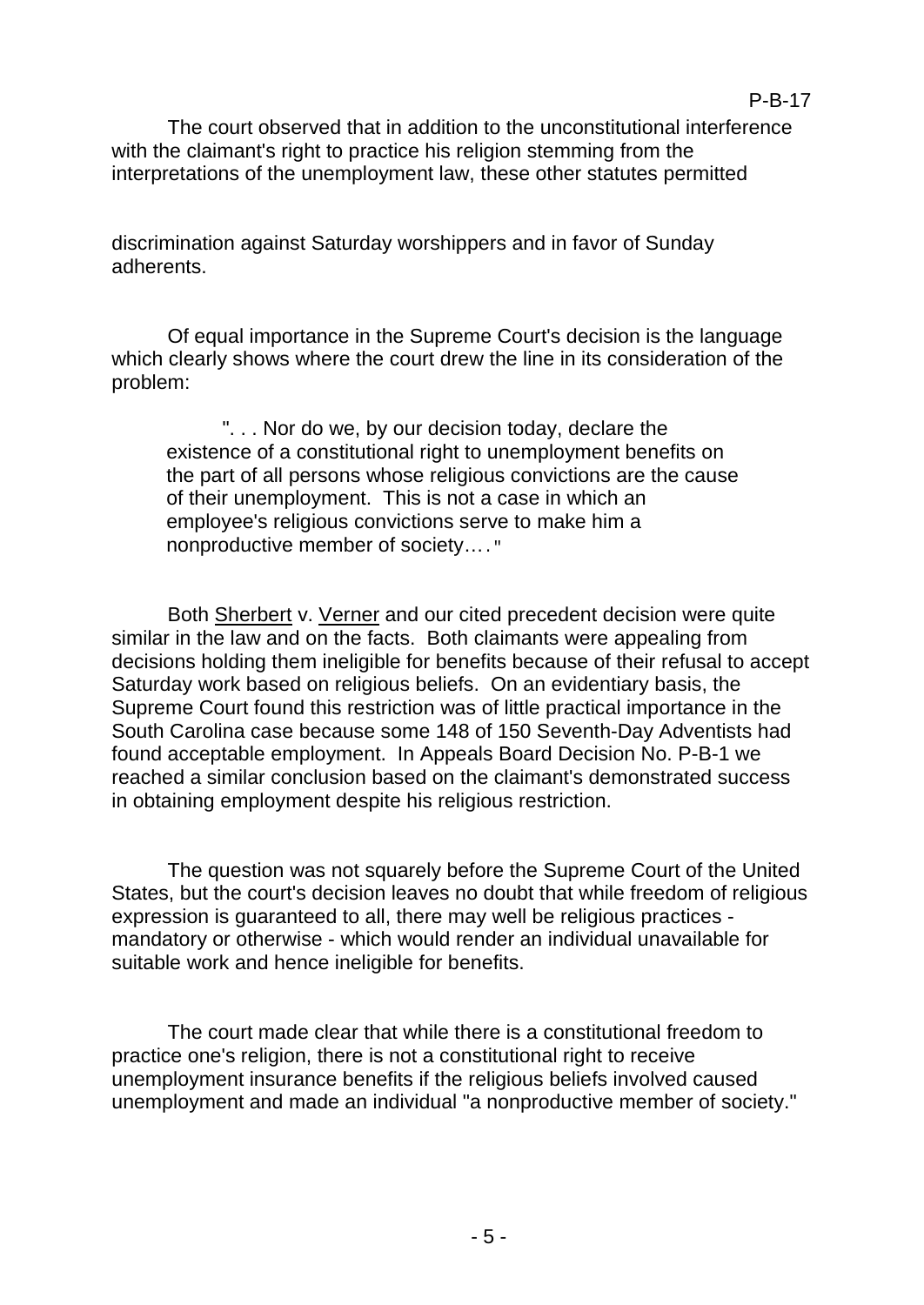The instant case must be distinguished from the cited authorities. In the case before us, the claimant not only restricted himself from Sunday employment but also from any employment on Saturdays and on Tuesday and Friday nights.

The claimant did not contend that the days and periods involved were prescribed periods of rest and worship by his church, but only that he was engaged in volunteer, unpaid ministerial work.

As we understand Sherbert v. Verner, the Supreme Court reiterated the constitutional right to religious freedom, but held that unemployment insurance benefits could be received only when the religious practice was mandatorily binding on a practicing member, who recognized that he was bound and was willing to be bound, and that the practice or observance involved was one that would not be the cause of unemployment or make the member a nonproductive member of society. The court found that the 24-hour Sabbath of the Adventists was a proper religious exercise which did not result in making the claimant unavailable for work under South Carolina law.

Our own Appeals Board Decision No. P-B-1 embraced and pronounced the same principles based on similar facts and law.

The claimant herein suffered no interference with his manner of religious worship. There is no proof that the practices of the claimant were mandatorily binding on him. The evidence, in fact, establishes that the claimant's actions were personal and volunteered and without religious compulsion.

We conclude that the claimant's activities were not those intended to be protected by the rule of Appeals Board Decision No. P-B-1 and Sherbert v. Verner. Those authorities do not justify his refusal to accept work on Saturdays and Sundays and on Tuesday and Friday nights because of religious beliefs.

We view the claimant's situation as that contemplated by the Supreme Court in Sherbert v. Verner when it said it was not establishing a constitutional right to unemployment benefits on the part of all persons whose religious convictions are the cause of their unemployment.